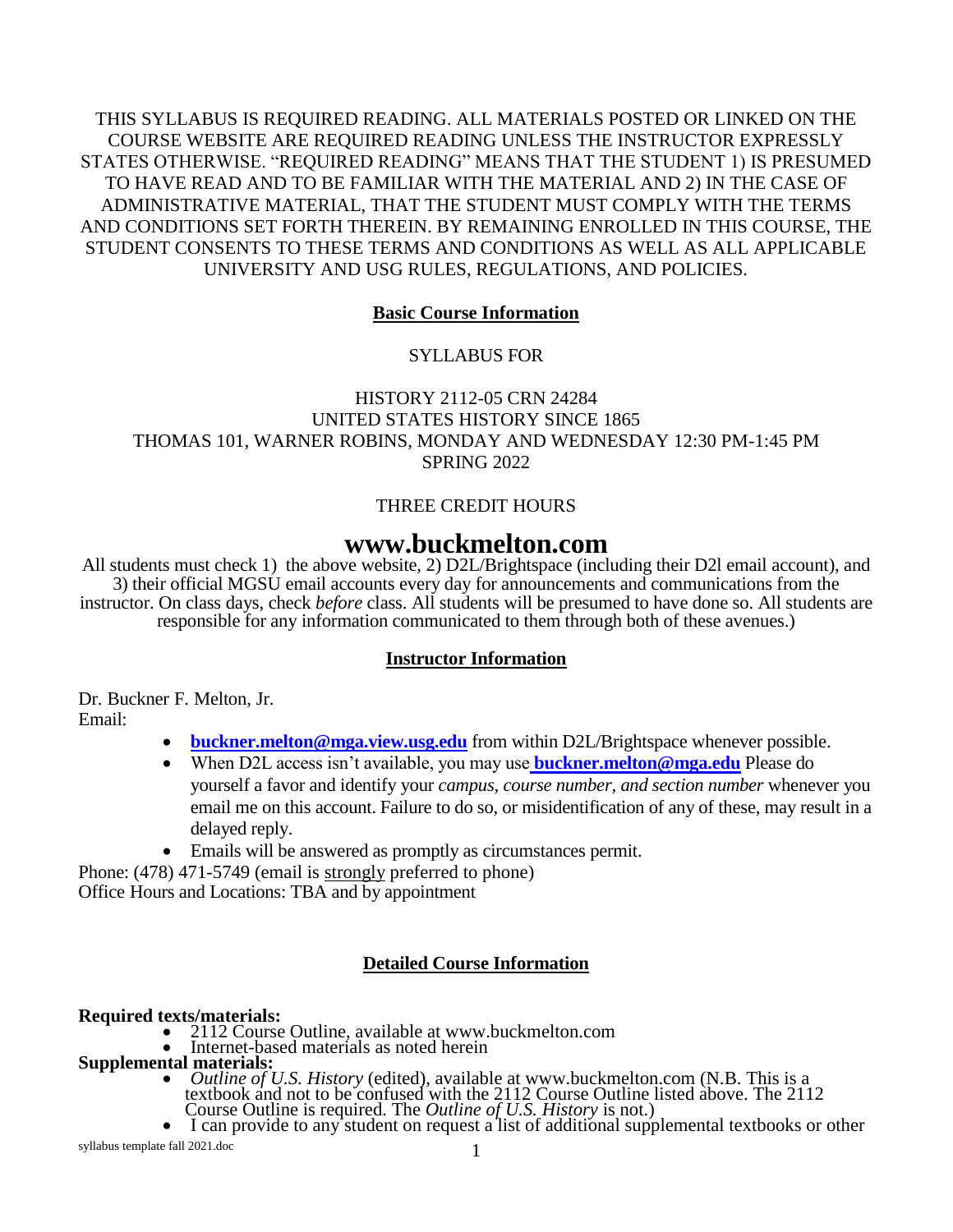relevant reading.

**Description:** Description: This is a survey of U.S. history to the post-Civil War period. Special emphasis will be placed on the political, intellectual, cultural, and economic forces that transformed the U.S. during the period. Meets state legislative requirements for United States and Georgia history.

**Official Course Student Learning Outcomes:** Students will demonstrate an understanding of American History and related political, social, institutional, cultural, and economic developments. The instrument used to measure this outcome will be the final examination.

By the end of this course, the successful student should:

- 1) Possess substantial knowledge of the facts presented in this course;
- 2) Understand the principles of historical cause and effect; and

3) Be able to apply knowledge of facts and causation to current events in such a way as to understand today's United States and world in a clearer fashion.

**Prerequisites/standards:** This course has no official prerequisite courses. This is, however, a collegelevel course that awards college credit under the auspices of the University System of Georgia. To earn this credit, students in this course must perform passing college-level work as determined by the instructor applying professional standards of evaluation. All students in this course are presumed to be both 1) *capable of* and 2) *willing to perform* passing college-level work in the English language. One or both of these presumptions shall be rebutted by a student's poor performance in the course. Barring formal withdrawal by the official deadline or some other reason acceptable to the administration, any student whose performance in this course does not constitute passing college-level work will receive an F in the course. *This F will become a permanent part of the student's college transcript*.

**Technology Requirements:** Regular and reliable Internet access to the course web page and its contents is required. Use of a desktop or laptop computer is *strongly encouraged*. You can't do this course on a phone.

## **Coronavirus course modification Information**

Because of the current pandemic, adjustments to the course schedule, delivery of course content, and quizzes/testing/evaluation are possible and even likely. **I reserve the right to make reasonable adjustments of this sort at any time in the course.** Areas in which I have already made adjustments are noted below in orange writing.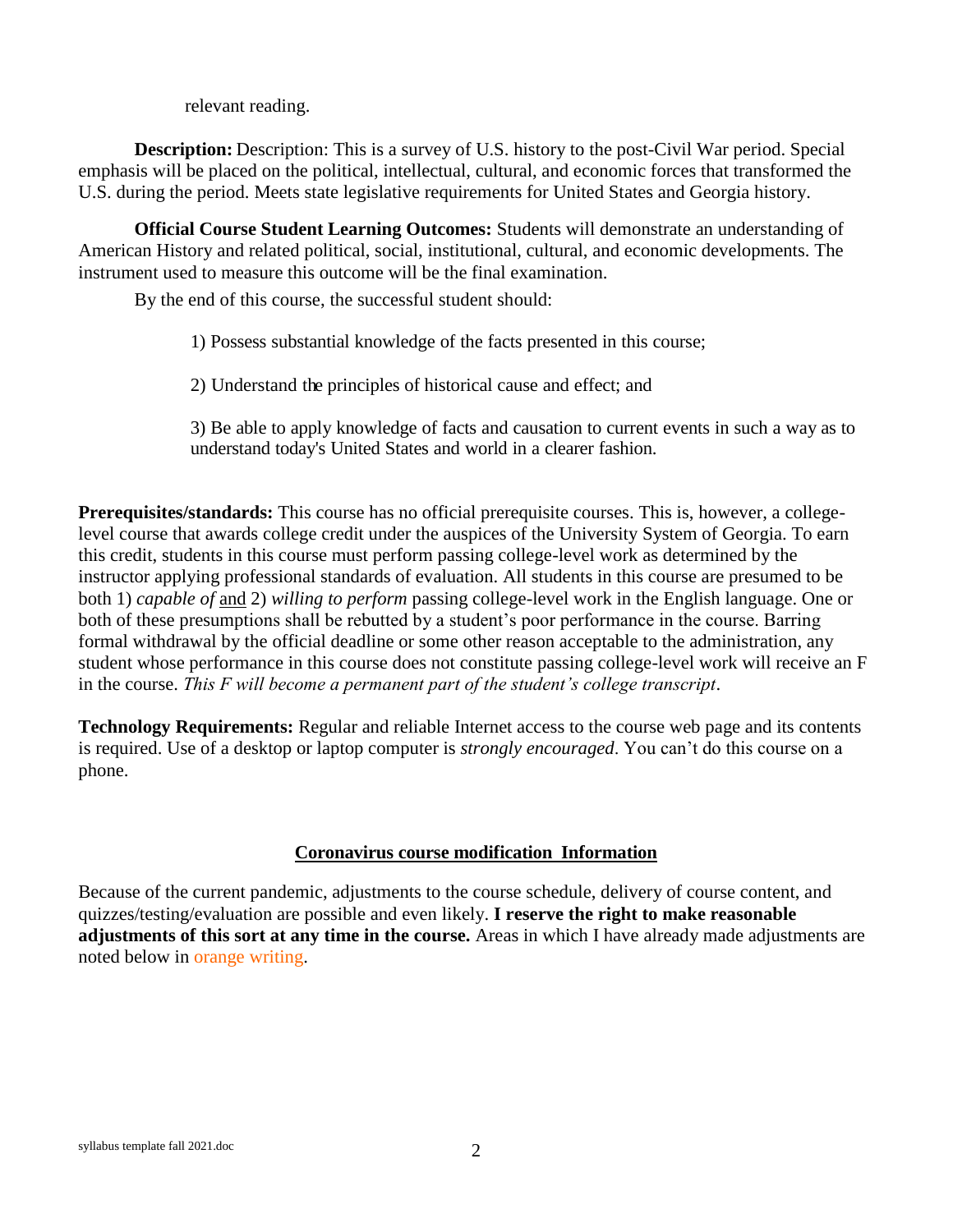#### **Schedule, Requirements, Grading Policy**

**Tentative Course Schedule:** This is located on the course web page and is hereby incorporated into this syllabus by reference. Please make sure that the schedule you consult is the one for your specific section. Please note that the schedule is tentative and may be revised (orally or in writing) as circumstances warrant.

**Course Requirements:** Students will be evaluated as described below.

*Examinations***:** The course will include a mid-term exam and a final exam. The final exam will test only on the material covered since the mid-term exam, with such exceptions as I expressly state. Each exam will consist one or more of three types of question.

The first type of question is multiple choice.

The second type of question is essay; an essay section will contain two or more broad essay questions, of which the student chooses only one to answer.

The third type of question will contain between five and ten names, terms, or phrases; the student will be asked to select several of these, to identify them, and to describe their importance.

I follow a blind grading policy on all examinations. To take each exam, each student must identify himself on the exam with the last four digits of his student ID number. FAILURE TO DO SO PROPERLY MAY RESULT IN A ZERO ON THE EXAM. Other numbers, such as driver's license number or social security number, are unacceptable.

**Coronavirus provision: I expect and plan to administer these examinations in class, but if the administration requires it, I will switch to on-line via distance learning/D2L/Brightspace. If administered in class, these examinations are closed-book/closed note. If administered on-line, these exams will be open-book/open note, and they must be handwritten. An open book/open note examination should draw its information primarily from material presented in class lectures and the course outline. If you give me a magnificent treatise on the question asked that nevertheless clearly rests mainly on information from other sources—sources I didn't include in class materials—you will receive no credit for this information. Outside information is fine as long as you also include the information I covered.** 

**Please be advised that it is very dangerous to fail to study for an open book/open note exam for two reasons. First, we may not know until a few days ahead of time whether the exam will be in person (closed book/closed note) or remotely administered (open book/open note). If you're betting on the latter and end up having to do the former, you're going to be in very bad trouble. Next, even if you know for a fact the exam is going to be open book/open note, you will find that there's simply too much information for you to try to learn it and communicate it over the space of just an hour or two. If you're not familiar with it going in, you're not going to do a good job even with the outline and your notes sitting right there in front of you. This is especially the case since my standards will be higher given the additional resources you have. You have been warned.**

syllabus template fall 2021.doc 3 *Quizzes***:** Beginning the second week of class, and for most of the course at my discretion, I will give a quiz at the beginning of the first class of the week. Each quiz will cover only the information that we have covered in class the previous week, together with the accompanying outline material whether or not I have specifically mentioned that material in class. The quizzes may also cover any assignments of materials made the previous week. These quizzes are designed to encourage you to study the course material regularly instead of waiting until just before the exam, and to give you feedback on how well you are absorbing the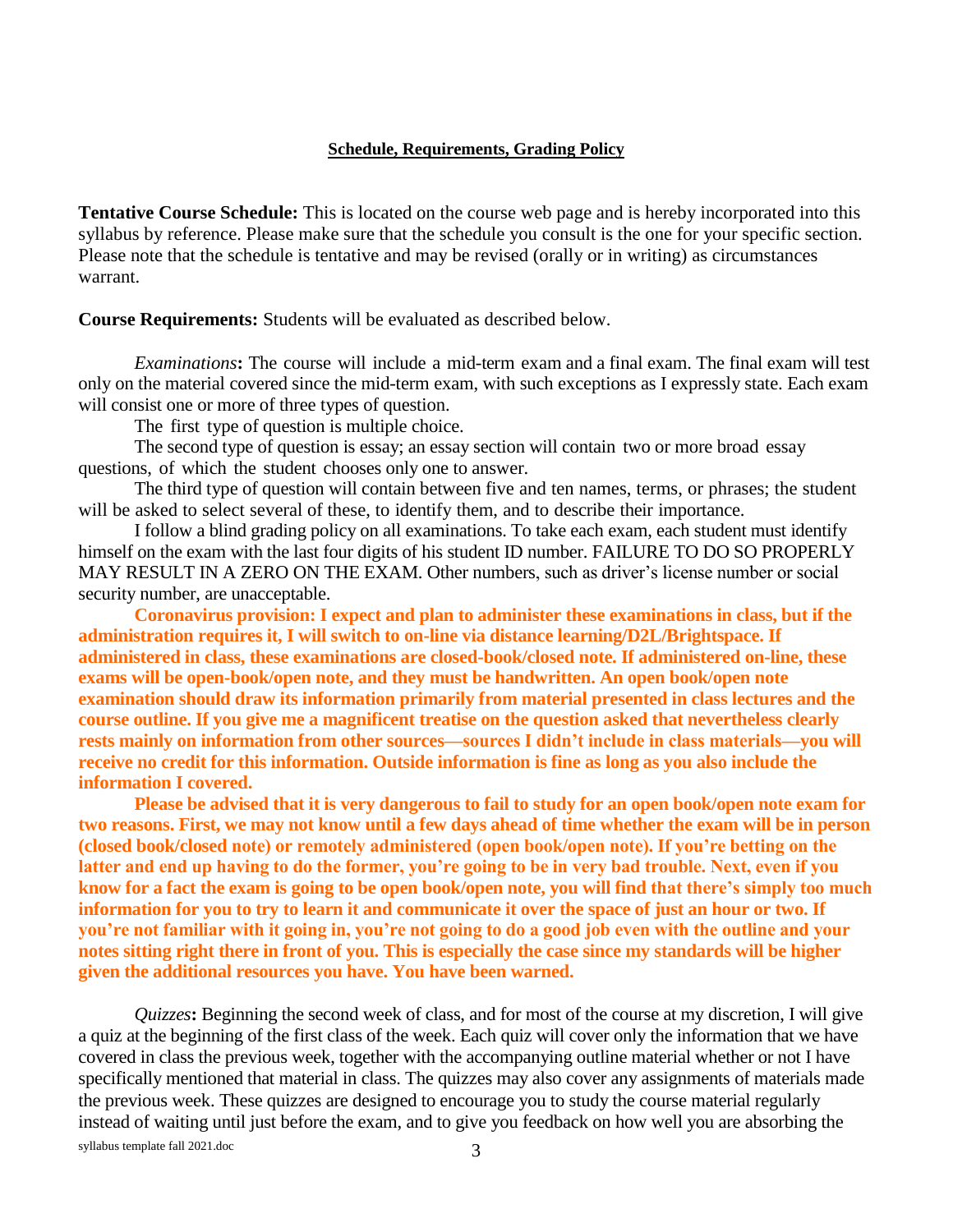material. *There will be no opportunities to take make-ups on quizzes or to time-shift quizzes (taking them at times other than scheduled). If you miss a quiz, for whatever reason, you earn a zero on that quiz.* At the end of the semester I will drop each student's two (2) lowest quiz grades. (The value of any single quiz is low enough that if you miss or fail a couple of quizzes, it should not have a major impact on your final course grade, but if you get into the habit of missing or failing them, your grade will suffer.) I may discontinue quizzes at my discretion.

These quizzes are designed to be easy to pass—in fact, they are designed to be easy to make a 100 on—for the student who has studied adequately. (Note: "studying adequately" does not mean waiting until fifteen minutes before the quiz to look over your notes.) *If you are regularly failing quizzes, it means that you lack a basic understanding of the material covered in class, on the course outline, in any assigned web page links, or other expressly assigned materials for the previous week.* To fix this problem, you either need to increase your weekly study time, or improve your study skills, or both. *Individually, the quizzes are worth very little, but cumulatively, they can have a major impact on your grade. This means that a bad grade in this course can "sneak up" on you if you don't take these quizzes seriously.*

On occasion I may substitute a homework or out-of-class assignment for a quiz. The assignment will take the place of that week's quiz and count exactly the same as that week's quiz.

To encourage you to take quizzes seriously, I have the following policy: Any student achieving a rounded average of 80 or higher (i.e., B or higher) on the quizzes by the end of the course will be given the option of exempting the final exam completely. If you choose this option, your quiz average will also be counted as your grade for the final exam.

*D2L/Brightspace assignments***:** Early in the semester each student will be required to complete two (2) assignments on D2L/Brightspace. One will be an assignment on note-taking skills and the other will be an assignment on exam-taking skills. These assignments are both pass/fail, but you must earn a passing grade on both of them before you are eligible to take the mid-term exam. Failure to attempt these assignments by the deadline will result in a five (5) point penalty on the mid-term exam for each deadline missed (total of ten (10) points for failing to meet deadlines for both assignments). Failure to pass both assignments by the scheduled time of the mid-term exam will bar you from taking the mid-term and you will have to take the makeup midterm exam at the end of the semester, which will be harder than the regular mid-term exam (see below). Failure to pass both assignments by the time of the makeup mid-term exam or the final exam (whichever of the two exams is earlier) will disqualify you from taking both the makeup mid-term exam and the final exam, and you will receive zeros on both exams.

*Practice essay submission***:** Prior to the mid-term exam, each student must submit a practice exam essay. This assignment is pass/fail, but you must earn a passing grade it before you are eligible to take the mid-term exam. Failure to attempt this assignment by the deadline will result in a five (5) point penalty on the mid-term exam. Failure to pass this assignment by the scheduled time of the mid-term exam will bar you from taking the mid-term and you will have to take the makeup midterm exam at the end of the semester, which will be harder than the regular mid-term exam (see below). Failure to pass this assignment by the time of the makeup mid-term exam or the final exam (whichever of the two exams is earlier) will disqualify you from taking both the makeup mid-term exam and the final exam, and you will receive zeros on both exams.

*Mandatory conference***:** After the mid-term exam, I reserve the right to require students to attend a brief mandatory conference to discuss mid-term exam and future performance. Failure to meet with me may result in a five (5) point penalty on the final exam.

syllabus template fall 2021.doc 4 *Class performance/participation points***:** This course is interactive and not merely a lecture course. I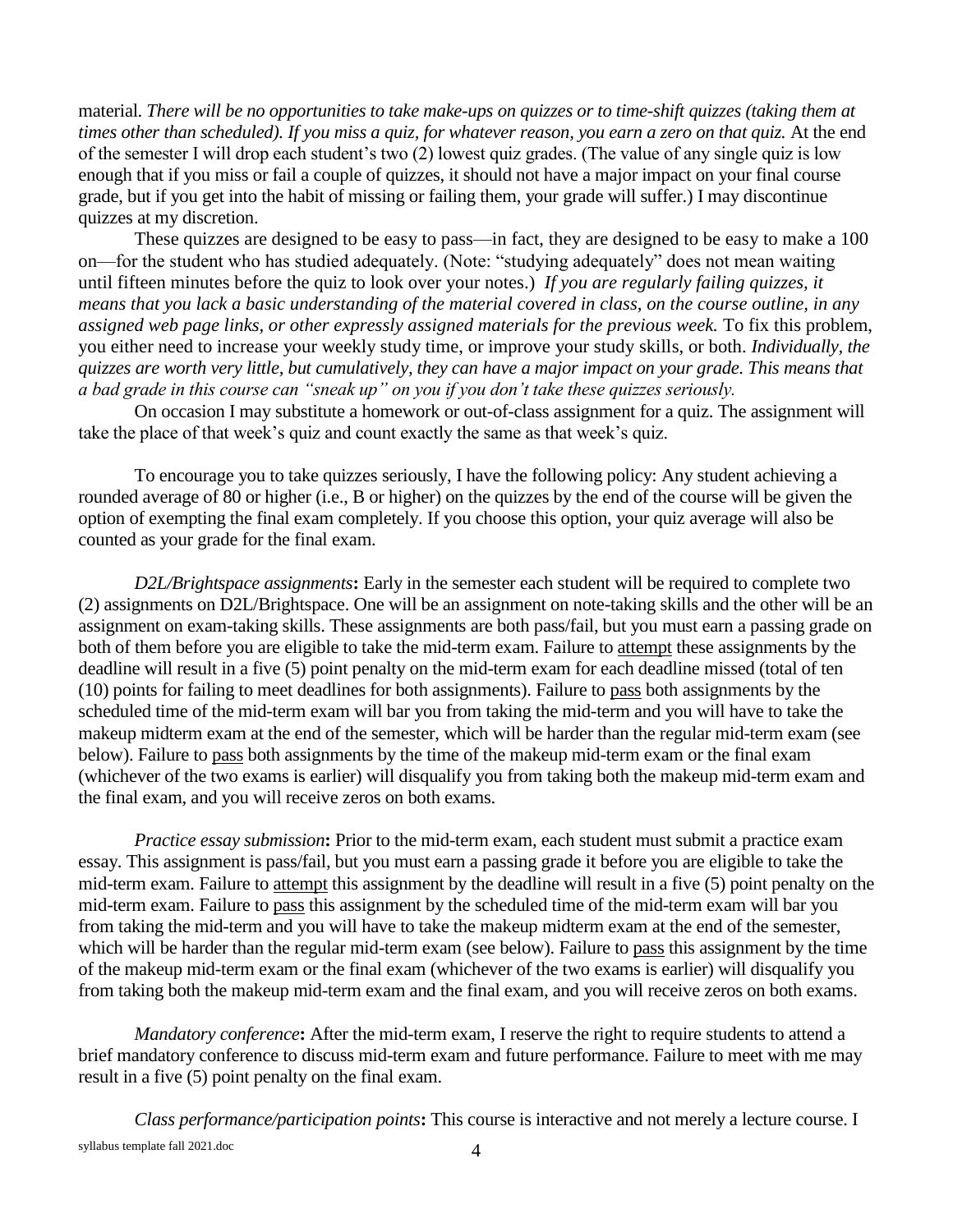will thus sometimes ask questions for discussion by the class, and often I will call upon individual students to answer hypothetical questions, offer conjecture, draw conclusions based on information I supply, or otherwise contribute to the discussion. Adequate responses are expected and required. (By "adequate" I mean responses that show you've been following the day's material and make some effort at a reasonable answer.) A student who responds in a superior fashion may be *rewarded* with one or more points on an upcoming examination or on the final course grade. (By "superior" I mean a response that draws excellent connections among facts and ideas, shows evidence of excellent reasoning skills, or otherwise comprises a particularly valuable contribution to the discussion or material.) A student who responds in an inadequate fashion may be *penalized* one or more points on an upcoming examination or on the final course grade. (By "inadequate" I mean either a lack of response or a response that shows the student to be clearly uninterested in or unaware of the material being covered at that time). Further, a student who refuses to identify himself or herself by name when requested to do so will automatically be penalized one or more points. I reserve the right to cap maximum points given above ten (10) points per exam. Failure to take an exam will cause forfeiture of all positive participation points earned for that exam (this doesn't include makeup mid-terms or exempted finals, on which students will receive their points).

Please note that quantity doesn't make up for quantity in terms of class participation. A student who frequently volunteers (i.e., without my solicitation) inadequate, or merely adequate, input in an attempt to gain points will not thereby gain any, and may in fact lose points if the constant interjections become disruptive. (I will give you notice if your interjections appear to me to be disruptive.) On the other hand, *genuine questions or requests for clarification, along with the volunteering of informed or insightful comments, are always welcome, will never result in a penalty*, and may receive one or more points.

Coronavirus provision: If we have to go completely online, I may at my discretion award participation points for insightful questions or comments posed on D2L/Brightspace.

*Mandatory meetings with instructor***:** I reserve the right to require a mandatory meeting of ten to fifteen minutes after the mid-term exam for students whose performance is unsatisfactory. Failure to keep this appointment may result in a ten (10) point penalty on the final exam.

#### **Missing/making up quizzes and examinations:**

*Missing a quiz:* You may not time-shift quizzes (i.e., take them at times other than scheduled for your section), regardless of reason. If you miss a quiz, for whatever reason, your only option is to take all missed quizzes at the same time as the final exam.

*Exam policy:* Examinations are mandatory, and the opportunities to time-shift an exam or to make up a missed exam are severely limited. *All make-up examinations will be considerably more difficult than the regularly scheduled examinations*. This is designed 1) to deter students from choosing the option of taking exams at a later time except when circumstances force them to, and 2) to reflect the additional study time that students have available when taking the exam at a later time than the rest of the class. (Among other differences, make-up examinations, unlike regular examinations, do not offer a student a choice of essay or short answer questions but instead require the student to answer questions of the instructor's choice.)

*Missing/making up the mid-term:* A student who misses the mid-term will take a make-up mid-term at the time scheduled for the final examination, i.e., s/he will take both the makeup and final exams together; when time doesn't permit this, the student will take the makeup at the university-scheduled time for the final exam or, failing this, at my discretion.

*Missing the final exam:* Final examinations for *all* students in the section as a group will be given *either* at the at the university-scheduled time for the final exam for the time and date this section meets, *or* on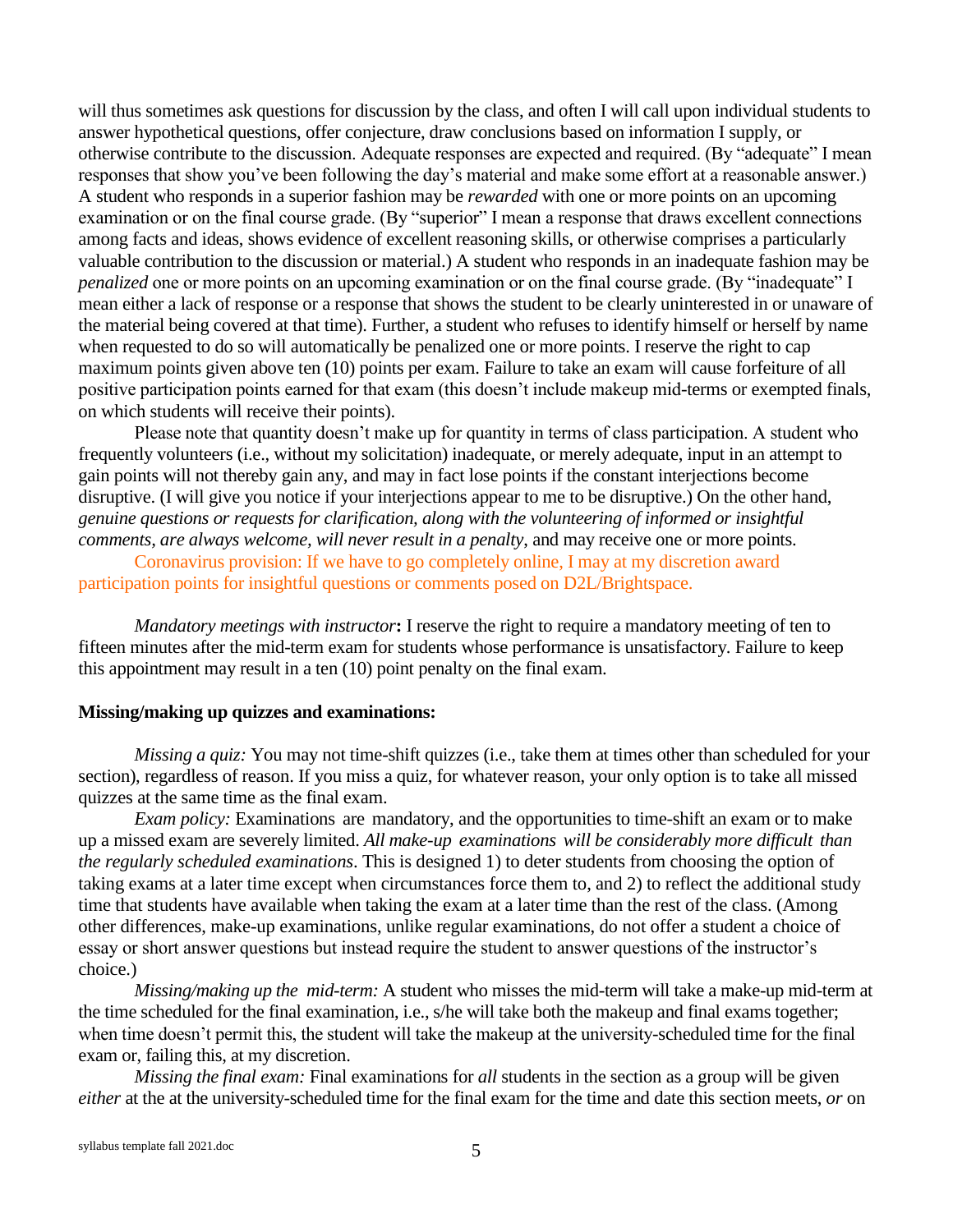the last day of class (not both), at the instructor's discretion. (In other words, I have a choice as to when to schedule the final, but students don't have a choice.) I'll announce the date at least two weeks beforehand.

*Unlike mid-term examinations, final examinations may not be made up or time-shifted. If you miss the final exam, you miss the final exam and you will receive a zero on it. Finals take place at the end of the* semester when my grading schedules and commitments are tight and I face deadlines from the registrar for submitting my course grades. I cannot arrange to schedule special makeup finals for individual students. If you can provide me with *written official documentation of an emergency or some official compulsory reason for absence, I will exempt you from the final exam if I receive that documentation before the deadline I face for submitting course grades to the registrar.* If you are exempted on this emergency basis, the quizzes will count 20% of your grade and the mid-term will count 80% of your grade. Examples of emergencies of official compulsory reasons that will permit an exemption, if documents, include but aren't limited to 1) military deployment, exercise, or transfer orders, 2) subpoenas or summons for court appearances, 4) official written requests from MGSU officials for accommodations in light of academic, athletic, or disability requirements, 5) official documentation of a death, grave illness, or other major medical emergency in the *immediate* family (e.g., funeral notice, death certificate, emergency room or urgent care admission form showing *major* medical issue, and the like, or 6) official documentation of an act of God (e.g., police report of traffic accident or major breakdown on the way to take the exam). Again: whatever the reason, it is not enough to tell me that an emergency or the like has occurred; *you must provide me with official written documentation before my grades are due.* This documentation is subject to my verification. Absent this documentation, you get a zero on the final.

Examples of reasons that *won't* suffice to permit a rescheduled or makeup final, regardless of documentation, include but aren't limited to 1) oversleeping on the day the final exam is scheduled, 2) forgetting when the final exam is scheduled, 3) routine doctor or dental visits, 4) having non-refundable (or any) plane tickets for a date prior to the scheduled final exam, 5) being scheduled to work during the final exam, 6) having child care issues during the scheduled final exam, 7) attending a student protest or political rally when the final exam is scheduled, 8) being out of town, visiting home, or visiting parents during the scheduled final exam, and 9) incarceration of the student. The fact that this policy may cause you inconvenience is no excuse. Scheduling makeup exams causes *me* considerable inconvenience at a very busy point in the semester and, more importantly, is potentially unfair to your fellow students, who may have inconvenienced themselves to make it when you didn't. As noted elsewhere in this syllabus, you are free to attend or not to attend on days when there are no exams, but on the two days when we have an exam, you must be here. You are strongly advised to arrive on time for an exam, but at any rate, you must arrive before the first student taking the exam leaves the room. If you arrive after that point you have officially missed the exam and may not take it on that occasion.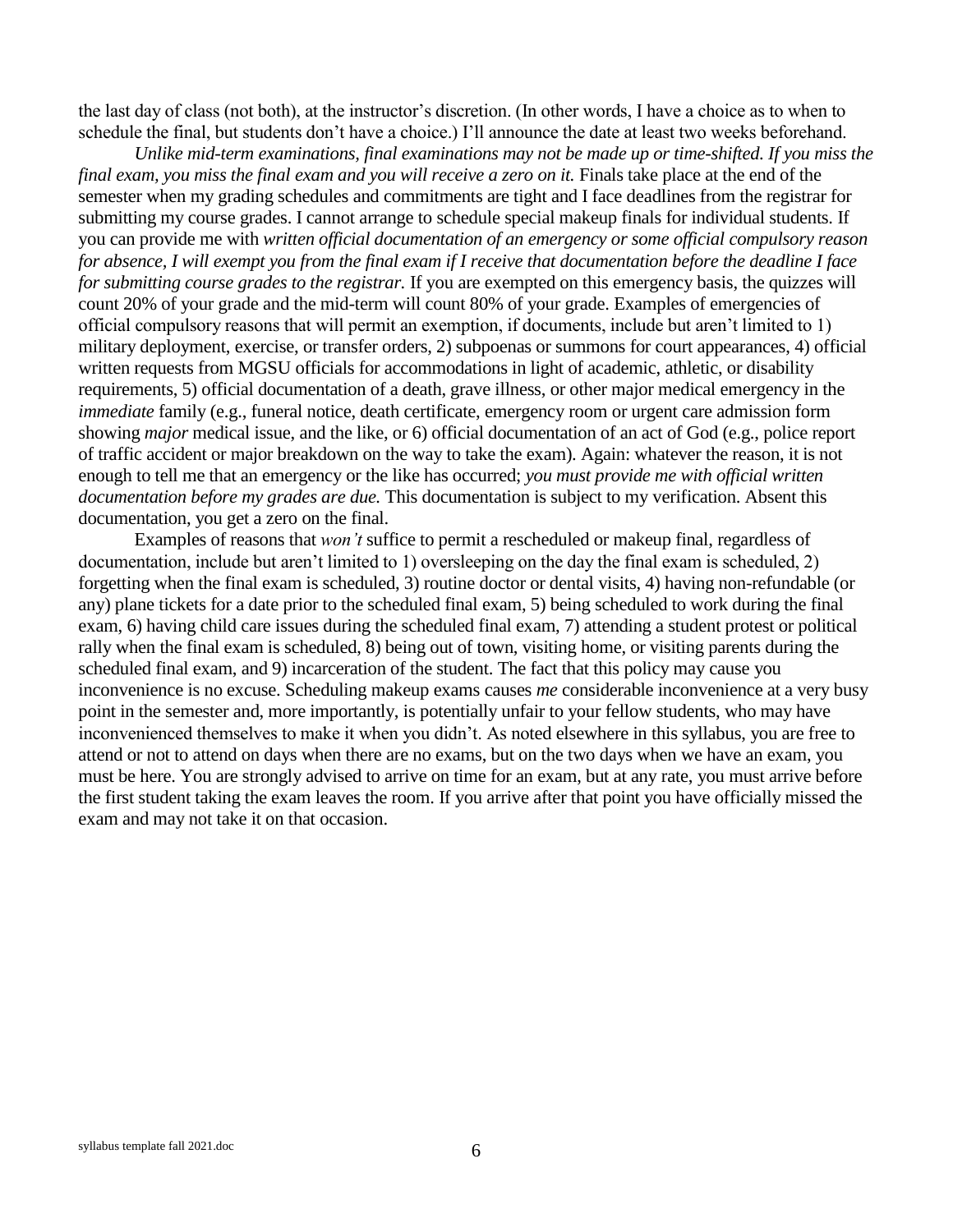| Grading system:             |            | Assignment:              |     |
|-----------------------------|------------|--------------------------|-----|
| A (Excellent work)          | $90 - 100$ | Mid-term exam            | 40% |
| B (Good work)               | $80 - 89$  | Final exam               | 40% |
| C (Satisfactory work) 70-79 |            | Quizzes (cumulative) 20% |     |
| D (Passing work)            | 60-69      |                          |     |
| F (Failing work)            | $0-59$     |                          |     |

#### **How can you tell the difference between an A and a B, or a C and a D?**

**A—**To achieve this grade you must display superior performance in your course work. This includes demonstrating that you have mastered the substantive information and concepts presented in the Course Outline, the lectures, and related links; an outstanding ability to process and comprehend complex ideas, including the interrelationships of facts and ideas presented in this course; and an outstanding ability to convey those ideas to others in a clear, intelligent manner. An "A" student will go beyond basic C level requirements and excel in his/her preparation for and presentation of assigned work. S/he will demonstrate excellence in communication skills and the ability to contextualize material.

**B—**To achieve this grade you need to display above average performance in your course work, including demonstrating that you have very good understanding of the substantive information and concepts presented in the Course Outline, the lectures, and related links; a very good ability to process and comprehend complex ideas, including the interrelationships of facts and ideas presented in this course; and a very good ability to convey those ideas to others in a clear, intelligent manner. A "B" student will go beyond basic C level requirements in terms of preparation and presentation of assigned work. You will demonstrate above average communication skills and ability to contextualize material.

**C—**For this grade, you must meet the minimum requirements for the course, displaying Adequate understanding of the substantive information and concepts presented in the Course Outline, the lectures, and related links; an adequate ability to process and comprehend complex ideas, including the interrelationships of facts and ideas presented in this course; and an adequate ability to convey those ideas to others in a clear, intelligent manner. A "C" student demonstrates competence in terms of preparation and presentation of assigned work. You will demonstrate adequate communication skills and ability to contextualize materials.

**D—**A student receiving this grade is performing below the minimum requirements for the course. This could include one or more of the following: failure to complete or turn in assignments on a timely basis; failure to demonstrate adequate familiarity with or understanding of the substantive information and concepts presented in the Course Outline, the lectures, and related links; failure to demonstrate adequate ability to process and comprehend complex ideas, including the interrelationships of facts and ideas presented in this course; or failure to demonstrate adequate ability to convey those ideas to others in a clear, intelligent manner. A "D" indicates that your performance is below the average in terms of preparation and presentation of assigned work. You may not be demonstrating adequate communication skills or ability to contextualize materials.

**F—**If you receive an F, you have failed to meet the requirements of the course, including one or more of the following; failure to complete or turn in assignments, or failure to complete or turn in assignments on a timely basis; failure to demonstrate adequate familiarity with or understanding of the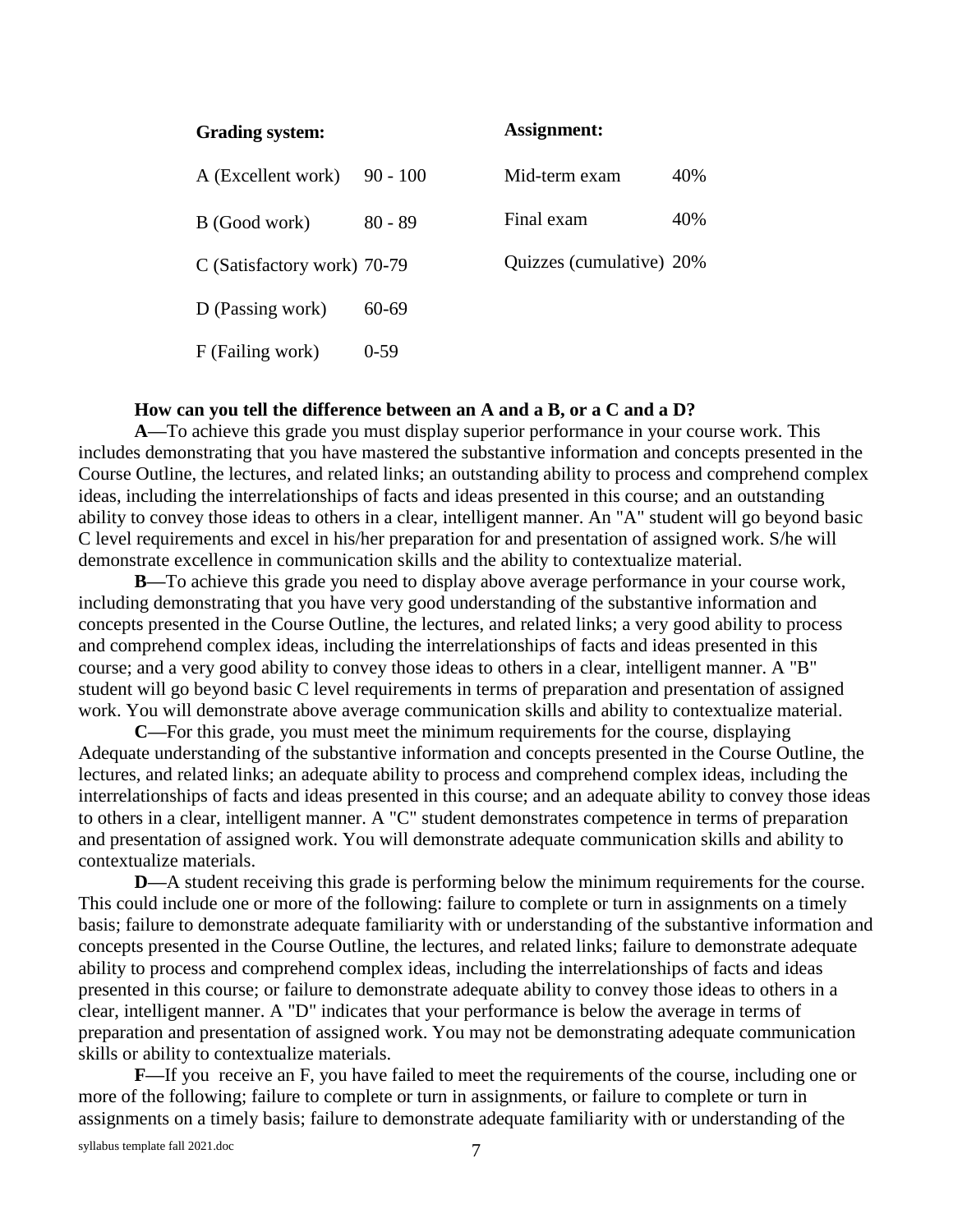substantive information and concepts presented in the Course Outline, the lectures, and related links; failure to demonstrate adequate ability to process and comprehend complex ideas, including the interrelationships of facts and ideas presented in this course; or failure to demonstrate adequate ability to convey those ideas to others in a clear, intelligent manner. An "F" student has not performed in a manner satisfactory to the standards of the class

**Extra credit:** No extra credit is available in this course.

**Adjustments to your grade:** If you believe your work has been graded incorrectly, you must inform me *in writing* (e.g., by email). In your communication, explain as thoroughly as possible 1) what mistake you believe I made and 2) how you think it should be remedied. As you do so, please keep in mind the criteria listed for essay grading found in this syllabus. I am perfectly willing to reread any written work and change any grade that was assigned incorrectly, but you should be aware that I will not "curve" grades to compensate for poor performance by the class as a whole.

## **Course Policies**

**Attendance/makeup exams/conduct:** This course has no mandatory attendance policy. By that I mean only that I will not automatically penalize you for unexcused absences. Your regular attendance is important: I do track attendance and report nonattendance and last date of attendance to the administration. In some circumstances, excess absences or nonattendance may result in loss of scholarship or financial aid. students will be considered present if they either a) attend in person or, if assigned via D2L, b) listen to recorded lecture in its entirety before the next class meets. The Department of History and Social Sciences reserves the right to contact students whose number of absences is excessive. **CORONAVIRUS PROVISION:IF YOU ARE FEELING UNWELL OR HAVE REASON TO BELIEVE THAT YOU HAVE BEEN EXPOSED TO THE CORONAVIRUS OR ANY OTHER INFECTIOUS DISEASE, DO. NOT. COME. TO. CLASS.** Instead, notify me immediately and fill out [the form at this link.](https://www.mga.edu/coronavirus/self-report.php)

A mandatory seating chart will be in effect due to the pandemic. You must sit only in your assigned seat. **UNIVERSITY POLICY MANDATES THE WEARING OF MASKS IN ALL PUBLIC AREAS. THIS IS NOT OPTIONAL AND IT IS NOT UP TO ME.IF YOU REFUSE TO WEAR A MASK YOU MAY NOT REMAIN IN THE ROOM.** For other non-negotiable university policies regarding the coronavirus, see this [link.](https://www.mga.edu/coronavirus/guidelines.php) See also the University Statement on Covid-19 at the bottom of this syllabus.

If you plan to attend class, please make all reasonable efforts not to come into class late. ("Reasonable" here means efforts that don't endanger the life, health, welfare, or safety of students or others.) Late arrivals interrupt the class and are a disturbance to your fellow students. Be on time. ("On time" means on time, not a minute or two after the class begins.) If you foresee regular difficulty in arriving on time, please see me about this.

In addition to arriving on time, students are expected and required to conduct themselves in a civil manner that is respectful of, and avoids disturbing, the instructor and other students. Students who violate this policy will be referred to the Office of Student Affairs for disciplinary action as outlined in the MGSU Student Handbook. If one or more students cause a disturbance in class, I reserve the right, in order to protect other students' right to learn and physical safety, to do any or all of the following unilaterally: a) move the student to a different seat; b) require the student to leave the class; c) dismiss the class; d) assign a penalty of up to 25 class participation points for disrupting the classroom exchange (see pp. 4-5 above); and/or f) any other reasonable disciplinary action within my purview as an instructor. N.B. *If I dismiss the class for disciplinary reasons, all students will be responsible for learning on their own any material I*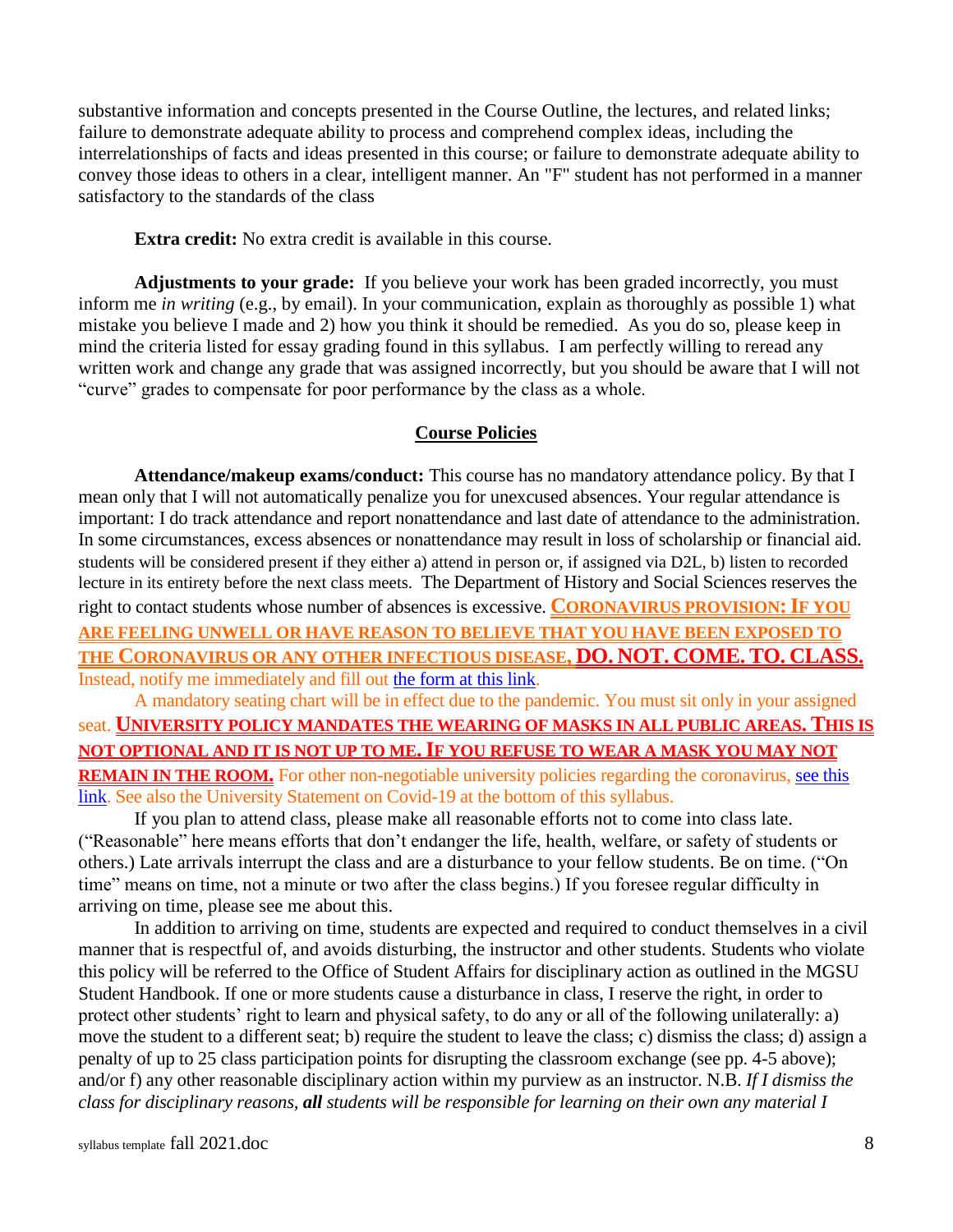*would have covered during the missed class time. This is a necessary consequence of the fact that my class time is limited and I am not able to "make up" the material that I would have covered absent the disruption.*

**Class Web Page/Internet materials:** Most course documents and handouts will be available for download on the course website. You have the responsibility to check this page daily for updates (and checking it before class on the days that our class meets). You are responsible for learning any materials or carrying out any class assignments I post on the website. You are further responsible for the content of any Internet-based materials I access during class.

**Electronic devices:** During lecture sessions, electronic devices are permitted without restriction, so long as their use does not affect the learning environment for other students. I reserve the right to ban electronic devices if they become a distraction/disturbance for me or for one or more of your fellow students. I also submit that if you spend your time in class surfing, texting, or gaming, you're likely in for an unpleasant experience when you receive your exam and course grades.

During quizzes and exams, all electronic devices are strictly prohibited. Don't let me see or hear them. You are on notice that I will interpret the accessing of any electronic device or information contained therein or conveyed thereby (except for the information projected by the classroom computer) during any quiz or exam as prima facie evidence of cheating in this course. Thus, *if I personally witness a student interacting with an electronic device during a quiz or exam I will presume that cheating is occurring given that in light of this notice no innocent reason can exist for such interaction; I will thus immediately collect the student's paper, assign a grade of zero for the assignment, dismiss the student, and refer the incident to the Office of Student Affairs for further appropriate disciplinary action as outlined in the MGSU Student Handbook.*

**Collaboration**: Students are encouraged to collaborate during exam preparation and to share class notes with students who are unable to attend a class meeting. Students are further encouraged to engage in thoughtful and civil responses to and analysis of other students' in-class statements. *No collaboration or communication between or among students during any in-class written evaluation (i.e., exams and quizzes) is permitted. If I personally witness such collaboration or communication, either actual or attempted, I reserve the right to presume that cheating is occurring and immediately collect the student's paper, assign a grade of zero for that assignment, and refer the incident to the Office of Student Affairs for further appropriate disciplinary action as outlined in the MGSU Student Handbook.*

**A Special Note on Plagiarism**: Plagiarism is the copying of another's words directly and presenting them as your own without quotation marks and direct indication of whose words you are copying. **Plagiarism is a violation of the MGA Student Code of Conduct on any assignment in this course, but especially online submissions via D2L/Brightspace, and will result in an F in the course. NEVER COPY AND PASTE WORDS FROM THE WEB OR ELSEWHERE INTO YOUR TURN-IN ASSIGNMENTS IN THIS COURSE. NEVER COPY DOWN THE WORDS IN AN INSTRUCTINAL AUDIO OR VIDEO AND TYPE THEM INTO A TURN-IN ASSIGNMENT IN THIS COURSE.**

**Class Behavior Expectations and Consequences for Violations:** Middle Georgia State University students are responsible for reading, understanding, and abiding by the MGA Student Code of Conduct. Student Code of Conduct, Responsibilities, Procedures, and Rights are found at [http://www.mga.edu/student-affairs/docs/MGA\\_Student\\_Handbook.pdf#page=45](http://www.mga.edu/student-affairs/docs/MGA_Student_Handbook.pdf#page=45)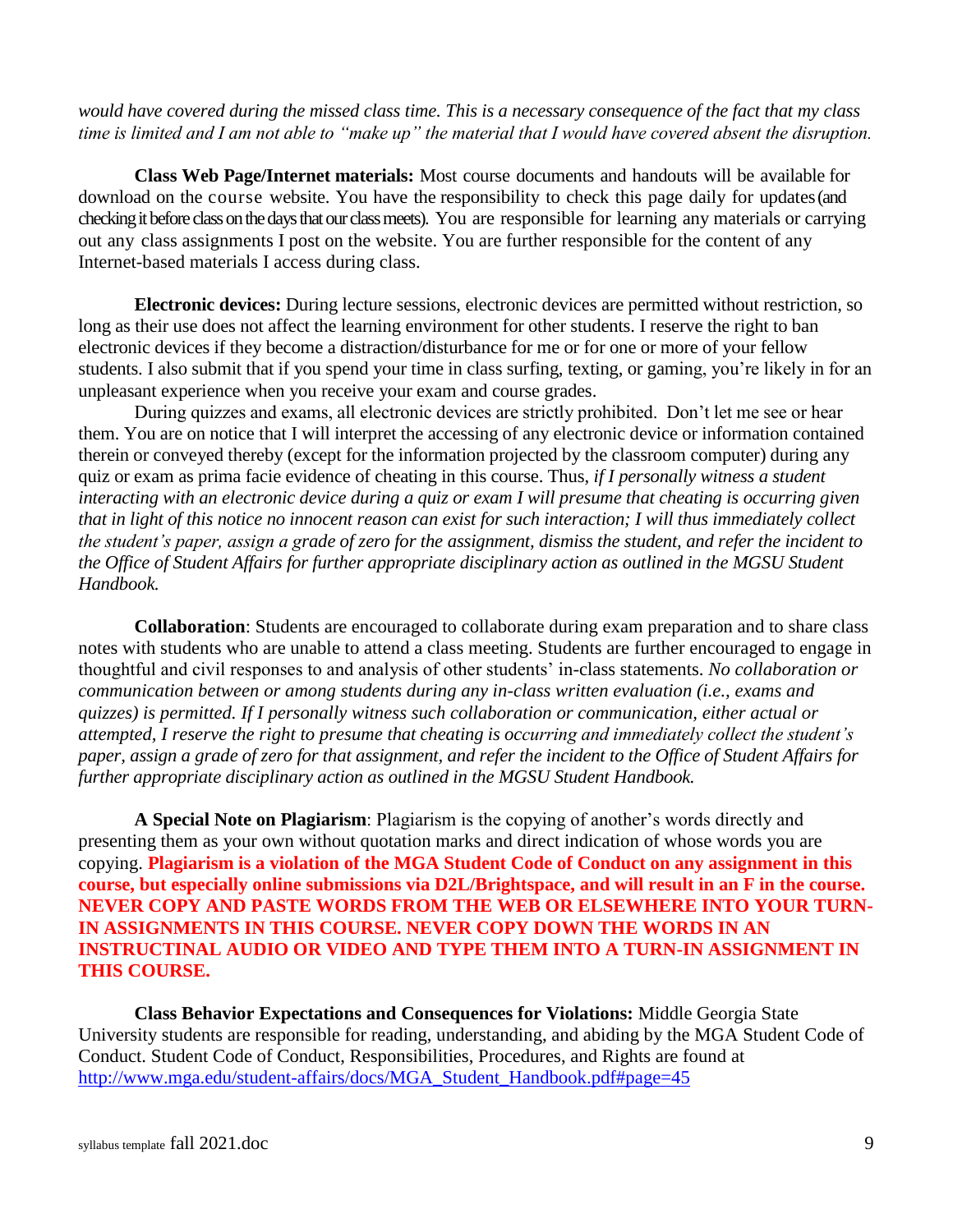The published minimum sanction for academic dishonesty in this course for a first offense is as follows: For any academic dishonesty, a failing grade (i.e., an F) for the entire course. Academic dishonesty amounts to a) stealing from other students by devaluing their hard-earned academic credentials; b) defrauding the taxpayers who are subsidizing the student's education and who are expecting an honest return on their investment; and c) fraudulent misrepresentations to the student's future employers, patients, clients, and customers, who have the right to expect both competence and honesty from the people with whom they deal. There is no excuse for such behavior, and it will not be tolerated in this course.

**Policy on Disability, Personal Hardship, and Other Accommodations:** Students seeking academic accommodations for a special need must contact Middle Georgia State University Office of Disability Services in Macon at (478) 471-2985 or in Cochran at (478) 934-3023. *<https://www.mga.edu/accessibility-services/>* Students may also visit the Disability Services Office in room 266 of the Student Life Center on the Macon campus or in Sanford Hall on the Cochran campus or consult the following Web page: Students seeking ADA accommodations must contact Middle Georgia State University Office of Disability Services in Macon at (478) 471-2985 or in Cochran at (478) 934- 3023.<http://www.mga.edu/disability-services/>

Students who are experiencing personal hardships unrelated to medical or health-related special needs and seeking accommodations should contact the Office of Student Affairs at 100 University Parkway, Macon, GA 31206, (478) 757-7383 to determine if it will grant an accommodation. Students who must miss a quiz or an examination due to participation in a university-sanctioned event (such as a sporting event) should ensure the appropriate university office or official authorizes an accommodation for such an occasion.

In order for you to receive an accommodation in this class for any of the above reasons, you must ensure that I receive your official paperwork in a timely manner directly from the appropriate office or official as noted above. You also must ensure that, for exams, *you* schedule/make any special testing arrangements *and* that I receive timely notice of these arrangements from the testing center. If one (or more) of these things does not happen, you may not receive appropriate accommodations. The burden is on you to make these arrangements.

**Withdrawal Policy:** Students are encouraged to read the withdrawal policy found at <https://www.mga.edu/registrar/registration/drop-add.php> before dropping/withdrawing from class.

**Delayed Opening or Closing of the University:** In the event that the University closes due to unforeseen circumstances, students should continue to consult the course Web page for further instructions.

#### **HB 280 Campus Carry Legislation:** <http://www.mga.edu/police/campus-carry.aspx>

**Copyright/Records retention and disposal:** In consideration of your enrollment in this class, you hereby grant me a non-exclusive copyright in any materials you turn in to me (e.g., quizzes and examinations). This copyright is for the educational, non-commercial purpose of allowing me (while maintaining your anonymity) to use your material to illustrate ways of answering examination questions to other students. All of the material I present in this course, in whatever medium (e.g., print, screen, lecture) that is my own creation is copyrighted by me.

I shall retain records of your grades as well as unclaimed student materials in my possession (e.g., quizzes and examinations) for a minimum of one year after the date of the final examination. After that date I reserve the right to destroy or otherwise dispose of such records.

syllabus template fall 2021.doc 10